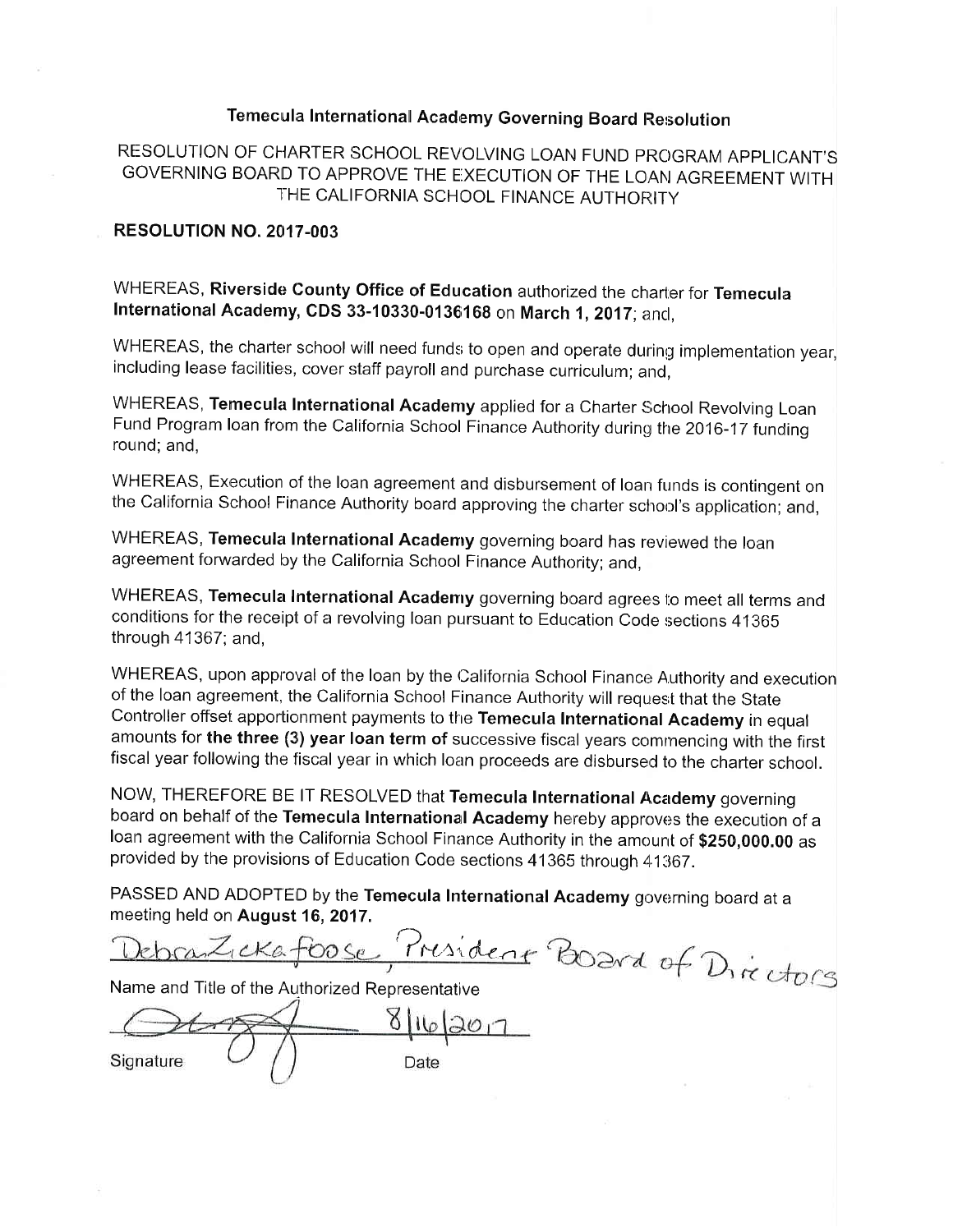Temecula International Academy CDS CODE: 33-10330-0136168 **CHARTER NUMBER: 1873** 31530 La Serena Way Temecula, CA 92591

This loan agreement is made the Ninth day of May 2017, between Temecula International Academy (Loan Recipient) and the California School Finance Authority (Authority).

#### **RECITALS**

- A. The Loan Recipient has applied to the Authority for a reservation of funds under the Charter School Revolving Loan Fund Program (Program) and the Loan Recipient's application, which is attached hereto as Exhibit A, has been determined by the Authority to meet Program eligibility requirements.
- B. The Loan Recipient has applied for and been approved by the Authority pursuant to Authority Resolution 17-19 for the issuance of a loan to support the operations of the Charter School consistent with the terms of the Charter School's charter.
- C. The Authority proposes to reserve \$250,000 from the Charter School Revolving Loan Fund for the purposes described herein.
- D. The term of this Loan Agreement shall be from the date of this Loan Agreement, hereinabove, through the term of the loan, unless at the Authority's discretion the time period is amended in writing. In no circumstance may the term of this Loan Agreement exceed the period of five years.
- E. This award to the Loan Recipient is contingent upon the availability of funds under the Program.
- F. The purpose of this Loan Agreement is to set forth the terms and conditions upon which the Authority will provide the funds to the Loan Recipient.

NOW, THEREFORE, the Authority and the Loan Recipient agree as follows:

#### **ARTICLE I -- DEFINITIONS**

Section 1.1- ELIGIBLE USE means the use of Program funds for the purposes of supporting the operations or financing of the Charter School consistent with the Charter School's charter.

Section 1.2 - EXECUTIVE DIRECTOR means the Executive Director authorized to act on behalf of the Authority.

Section 1.3 - PROGRAM means the Charter School Revolving Loan Fund Program.

Section 1.4 - PROGRAM DOCUMENTS means this Loan Agreement, Program Regulations, Loan Recipient's Application, and Authority Resolution 17-19, including any and all exhibits or attachments to such documents.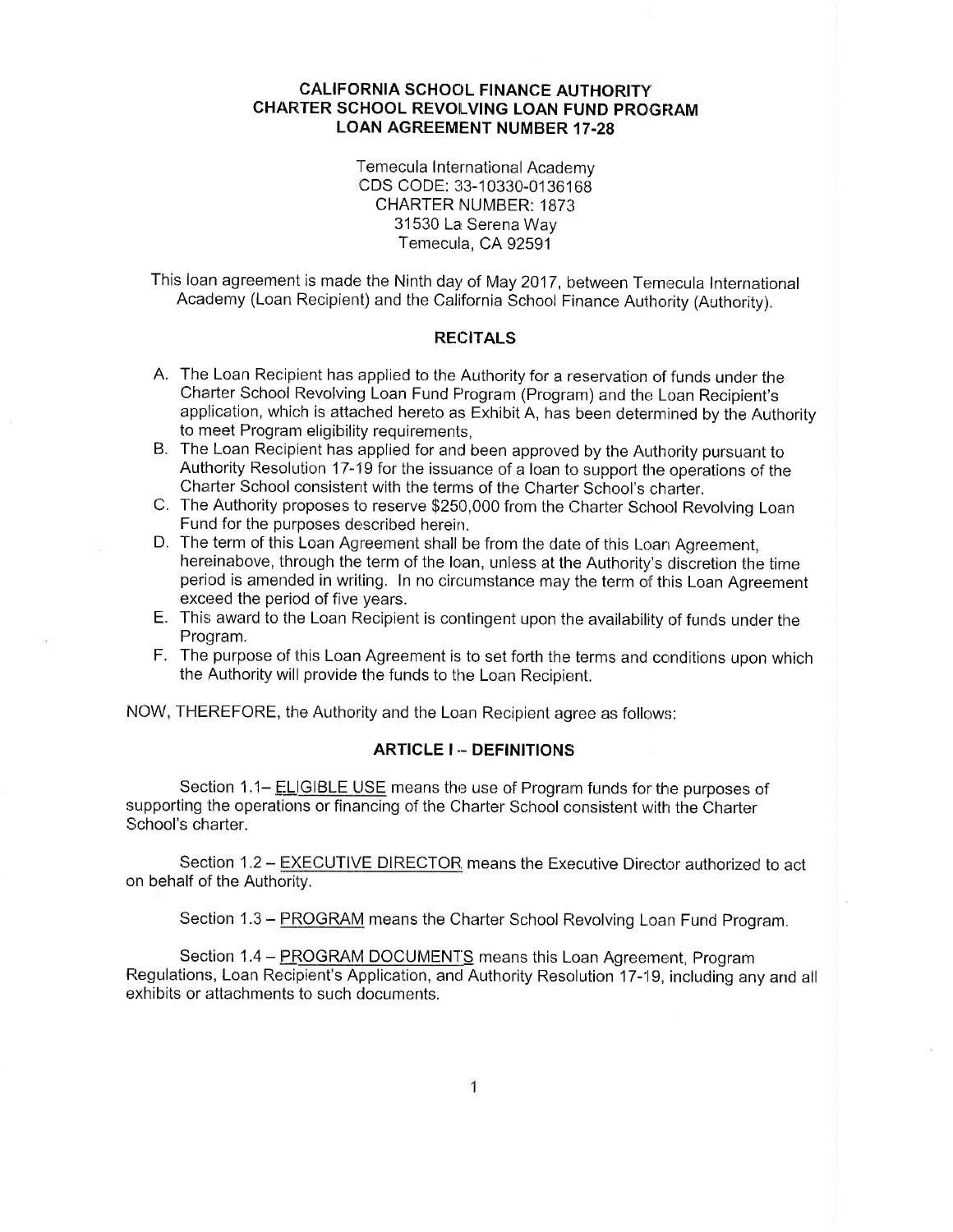Section 1.5 - LOAN TERM means the Three (3) year period commencing from the first payment date, unless the loan amount has been paid in full or at the Authority's discretion the time period is amended.

Section 1.6 - LOAN RECIPIENT means Temecula International Academy, 33-10330-0136168, 31530 La Serena Way, Temecula, CA 92591.

Section 1.7 - REGULATIONS OR PROGRAM REGULATIONS means the California Code of Regulations, Title 4, Division 15, Article 1.6 (commencing with section 10170.24), as may be amended from time to time.

Section 1.8 - **AUTHORITY** means the California School Finance Authority.

Section 1.9 - APPLICANT OR CHARTER SCHOOL means Chartering Authority or Charter School.

Section 1.10 - FUND means the Charter School Revolving Loan Fund established pursuant to Education Code section 41365(a).

#### **ARTICLE II - DELEGATION OF AUTHORITY**

Section 2.1 - Pursuant to Authority Resolution 17-19, the Executive Director is authorized to take actions for, and on behalf, and in the name of the Authority, including, but not limited to:

- (a) Taking all steps necessary with respect to the Loan Recipient including notifying the Loan Recipient whether its Application has been approved for funding, preparing and executing the final form of Loan Agreement and disbursing Program funds pursuant to the Loan Agreement and the Authority's Regulations;
- (b) Drawing money from the Fund, not to exceed the amount approved by the Authority for the Loan Recipient.
- (c) Executing and delivering to the Loan Recipient any and all documents necessary to complete the transfer of Program funds; and
- (d) Undertaking any and all actions and to execute and deliver any and all documents that the Executive Director deems necessary or advisable in order to effectuate the purposes of the Authority Resolution approved by the Authority.

### **ARTICLE III - REPRESENTATIONS AND WARRANTIES**

The Loan Recipient makes the following representations and warranties to the Authority:

Section 3.1 – LEGAL STATUS. The Loan Recipient represents and warrants that for the Charter School for which funds have been awarded:

- (a) The charter school is established pursuant to Education Code section 47600 et seq.
- (b) An approved charter has been awarded and is in place and current at the time this Loan Agreement is executed and throughout the Loan Term.
- (c) The charter school is in good standing with its chartering authority and is in compliance with the terms of its charter at the time this Loan Agreement is executed. The Authority will rely on information from the chartering authority regarding the charter school's good standing and compliance with the terms of its charter.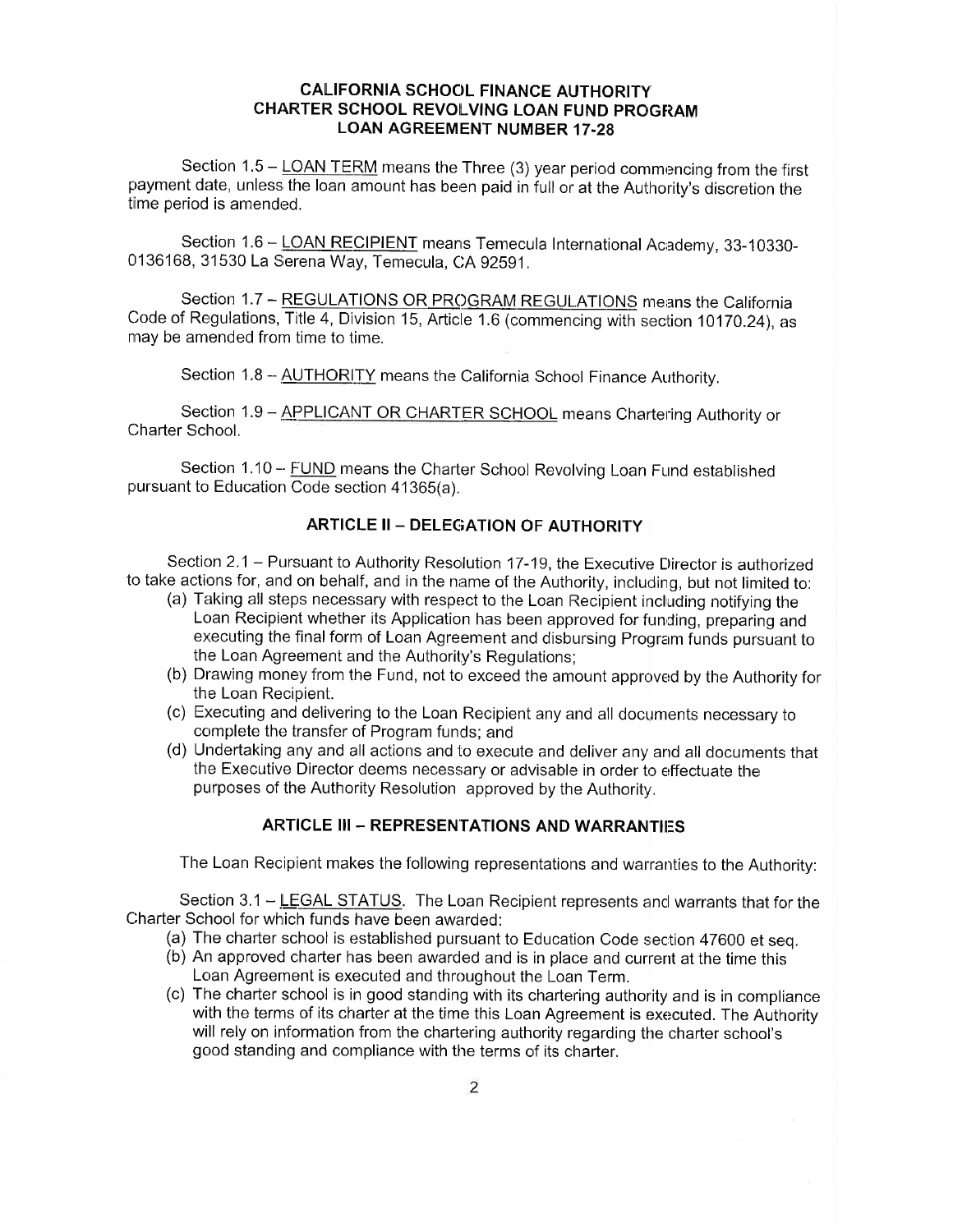(d) The charter school has a County-District-School (CDS) Code and charter number issued by the California Department of Education.

## ARTICLE IV - CONDITIONS PRECEDENT TO DISBURSEMENT OF PROGRAM FUNDS

The obligation of the Authority to make any disbursements under this Loan Agreement is subject to all of the following conditions:

Section 4.1 - EVENT OF DEFAULT. There shall not exist an Event of Default, as defined in this Loan Agreement, and there shall exist no event, omission or failure of condition, which, after notice of lapse of time, would constitute an Event of Default, as defined in this Loan Agreement.

Section 4.2 - DOCUMENTATION. The Loan Recipient shall deliver to the Authority in form and substance satisfactory to the Authority this Loan Agreement and any other documents required by the Authority.

Section 4.3 - CERTIFIED RESOLUTION. This Loan Agreement and any amendments hereto shall be accompanied by a certified resolution from the Loan Recipient's governing body authorizing its execution.

Section 4.4 - FUNDING CONDITIONS. The Loan Recipient has met all terms and conditions of funding in accordance with the Regulations and the Authority's Resolution Number

Section 4.5 - FINANCING APPROVAL. The Loan Recipient has received approval from the Authority for the issuance of Program funds; provided that such approval includes the requirement for repayment through an intercept of funds pursuant to Education Code section 17199.4.

Section 4.6 - TERMS OF COMMITMENT. In the event the Loan Recipient has not fulfilled all terms and conditions precedent as set forth in this Article IV, the Authority's obligation under this Loan Agreement shall automatically terminate, unless at the Authority's discretion, compliance by the Loan Recipient has been waived by the Authority in writing.

#### **ARTICLE V - PROGRAM DISBURSEMENT PROCEDURES**

Section 5.1 - DISBURSEMENT PROCEDURES. Disbursement of the Program funds shall occur once the Authority makes the loan award determination; provided however that no Program funds shall be disbursed until this Loan Agreement is executed by all parties.

Section 5.2 - DISBURSEMENT PROCESS. Program funds shall be disbursed directly to the Loan Recipient.

Section 5.3 - AMOUNT OF DISBURSEMENT. Program funds shall be disbursed up to the amount authorized pursuant to this Loan Agreement.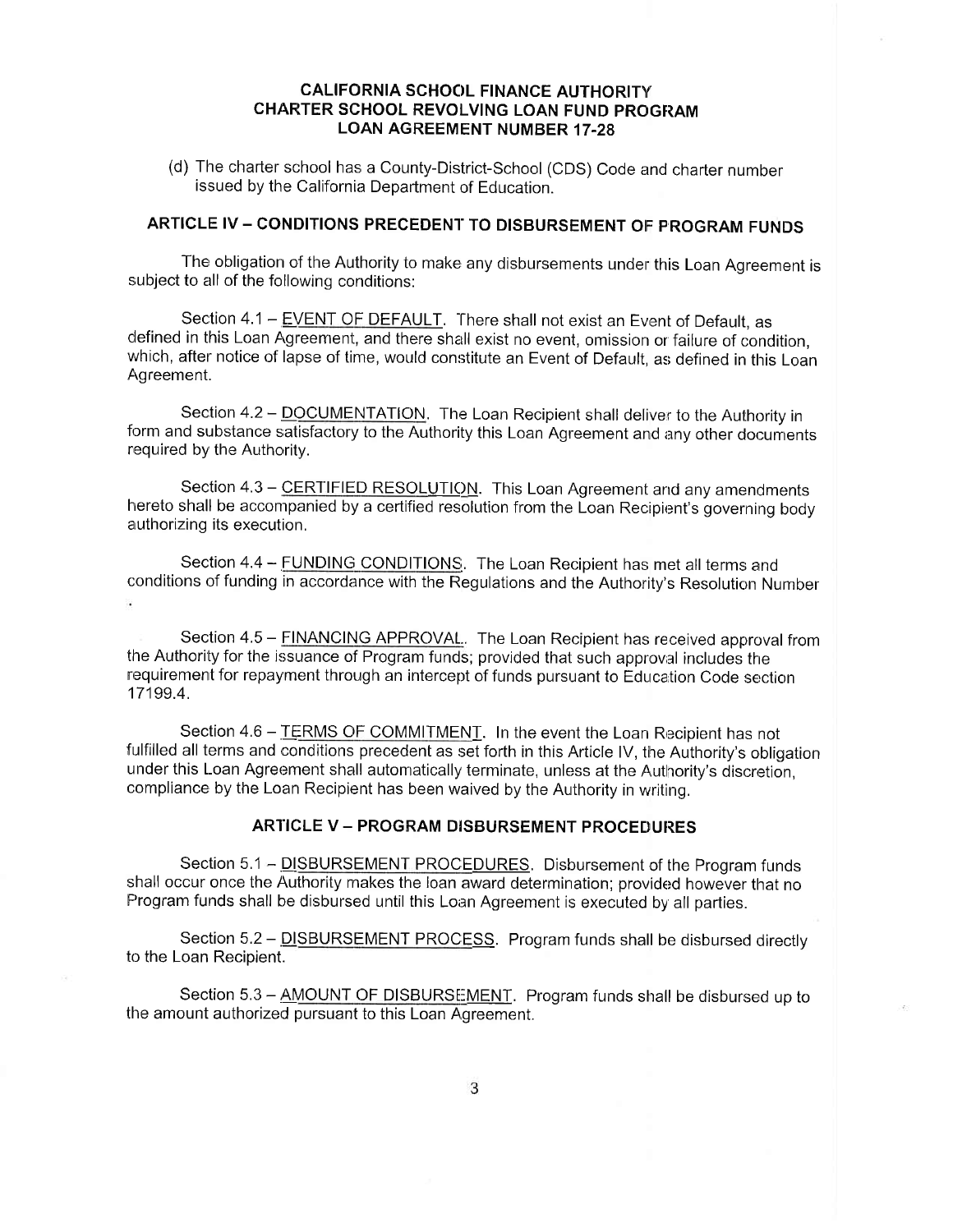#### **ARTICLE VI - REPAYMENT PROVISIONS**

Section 6.1 - LOAN REPAYMENT. Loan repayment shall begin the fiscal year after the Loan Recipient receives Program funds. Loan Recipient shall be obligated to repay the Program in Three(3) years, with each annual payment representing the initial principal amount of the loan, plus interest based on the rate described in section 6.2. For purposes of determining the year in which the Loan Recipient begins repayment, the Authority shall consider receipt of Program funds to occur on the date that the Accounting Division of the State Treasurer's Office processes the payment for the Loan Recipient. The repayment schedule, once completed by the Authority, will be submitted to the Loan Recipient and attached as EXHIBIT B. If a Charter School fails to open within the next fiscal year after receiving their loan disbursement, the Charter School will be invoiced for the full loan amount, which must be repaid within 60 days, unless granted an extension.

Section 6.2 – INTEREST RATE. Interest on the loan shall be based on an interest rate equal to the rate earned by money in the Pooled Money Investment Account as of the date of disbursement of the funds to the charter school, per section 6.1.

Section 6.3 - INTERCEPT OF LOAN PAYMENTS. Loan payments shall be made by intercepting the Charter School's state revenue. Payment amounts reflected in the loan repayment schedule, or partial payments depending on the availability of revenue, shall be intercepted until the loan is paid in full. If the annual payment obligation cannot be made through the intercept process, the Authority may invoice the Loan Recipient directly for payment of any outstanding amounts.

Section 6.4 - ACCOUNTS RECEIVABLE. The Authority shall set up accounts receivable for any Charter School that is past due on loan repayment or that has defaulted on repayment of a Loan.

Section 6.5 - COLLECTION OF LOAN PAYMENTS. If loan payments are not made using the intercept process, the Authority may invoice the Charter School. In the event the Charter School is unable to repay the loan and the Charter School is operated by an affiliated organization or chartering authority, the Authority shall require the affiliated organization or chartering authority to make annual payments or repay the total outstanding loan amount.

#### **ARTICLE VII - AFFIRMATIVE COVENANTS**

Section 7.1 - LEGAL COMPLIANCE. The Loan Recipient shall:

- (a) Comply with the Program statute and regulations, as such may be amended from time to time, throughout the Program Period.
- (b) Ensure that the expenditure of all loan funds is consistent with the intent of the Program and solely for the purpose of supporting the operations and financing of the Charter School.

Continued and uninterrupted compliance with all Program requirements is the Loan Recipient's responsibility.

Section 7.2 - ACCOUNTING RECORDS. The Loan Recipient shall maintain an accounting system that accurately reflects fiscal transactions, with necessary controls and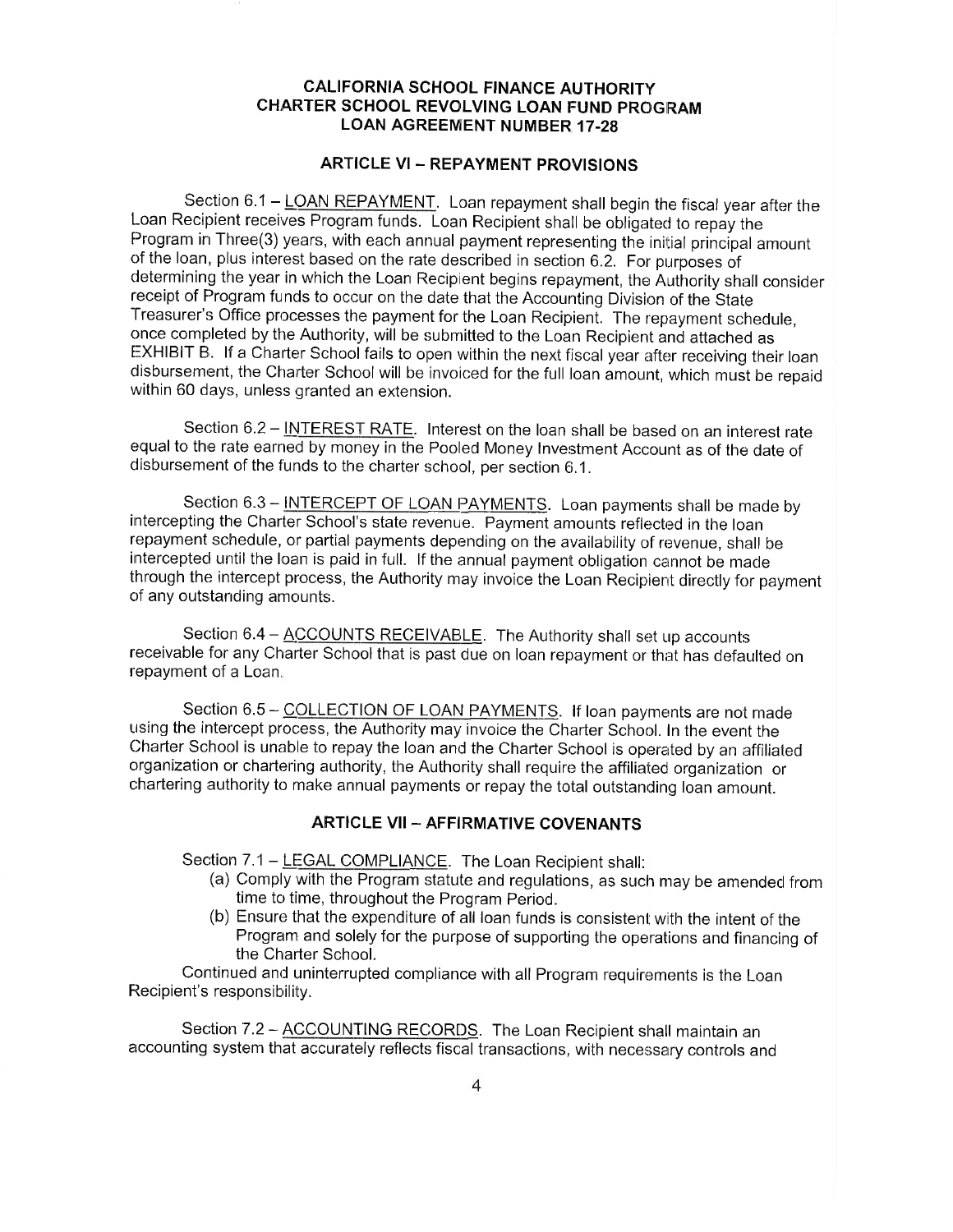safeguards. This system shall provide an audit trail, including original source documents such as teacher salaries, lease agreements, contracts, receipts, progress payments, invoices, etc. These records shall be retained for the full period of the loan. Such books and accounts shall be available for audit and/or review upon request by the Authority and the Bureau of State Audits.

Section 7.3 - LITIGATION. The Loan Recipient shall promptly notify the Authority in writing of any administrative action or litigation, pending or threatened, by or against the Loan Recipient or otherwise related to the Loan Recipient. For purposes of this item, the term "Loan Recipient" shall include the charter school, the parent company of the charter school, and any subsidiary of the charter school if the subsidiary is involved in or will be benefited by the Program. In addition to each of these entities themselves, the term "Loan Recipient" shall also include the direct and indirect holders of more than ten percent (10%) of the ownership interests in the entity, as well as the officers, directors, principals and senior executives of the entity if the entity is a corporation, the general and limited partners of the entity if the entity is a partnership. and the members or managers of the entity if the entity is a limited liability company.

Section 7.4 - NOTICE TO AUTH DRITY. The Loan Recipient shall:

- (a) Notify the Authority, within thirty (30) days, of a Loan Recipient's determination to deferr opening until the next fiscal year OR close operation altogether and provide clarifaction to the Authority on how the the loan balance will be repaid.
- (b) Notify the Authority if a charter school's charter is not renewed or is revoked at any time during the Loan Term, within thirty (30) days of receipt of notification of such action, including providing the Authority with a copy of the document provided by the chartering entity notifying the charter school of such action and provide clarifaction to the Authority on how the the remaining loan balance will be repaid.
- (c) Notify the Authority, within thirty (30) days, of any material changes to the facilities, enrollment, charter, nonprofit status, or financial condition.
- (d) Notify the Authority, within thirty (30) days, of a Loan Recipient's determination that all or a portion of loan funds are no longer needed for their intended use, as identified in the Application, and provide clarifaction to the Authority on how the remaining loan balance will be repaid.

Section 7.5 - RELEASE. The Loan Recipient hereby waives all claims and recourse against the Authority including but not limited to the right to contribution for loss or damage to persons or property arising from, growing out of, or in any way connected with or incident to, this Loan Agreement, the Loan Recipient's use of the Program proceeds or the Loan Recipient's business operations. The provisions of this section shall survive the termination of this Loan Agreement.

Section 7.6 - INDEMNIFICATION. The Loan Recipient shall defend, indemnify, and hold harmless the Authority, and the State, and all officers, trustees, agents and employees of the same, from and against any and all claims, losses, costs, damages, or liabilities of any kind or nature, whether direct or indirect, arising from or relating to the Program or the Authority. The provisions of this section shall survive termination of this Loan Agreement.

Section 7.7 – AUDITS. The Loan Recipient shall comply with any audit provisions as may be required bit the Authority, State Controller, or the Bureau of State Audits.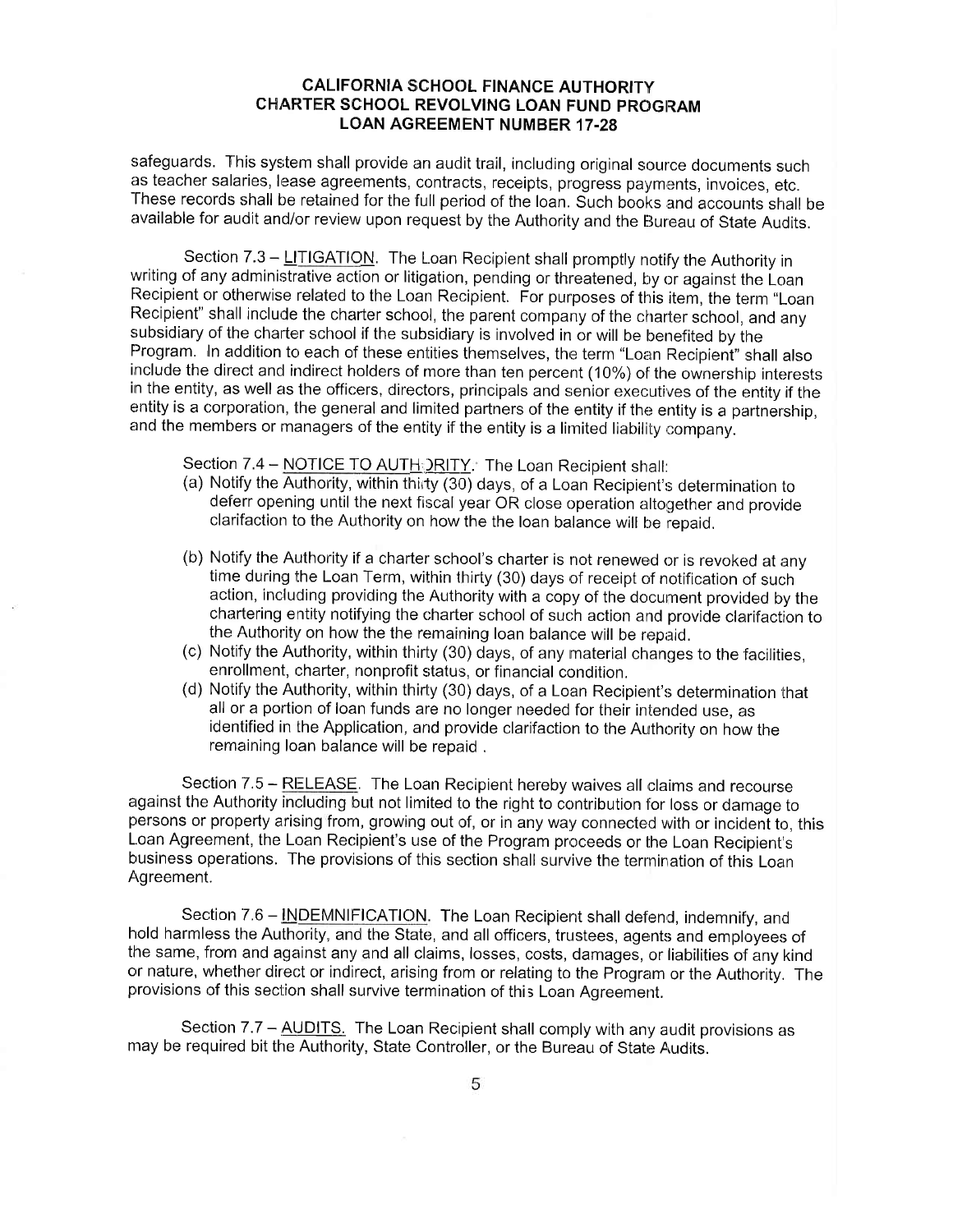#### **ARTICLE VIII - DEFAULT AND REMEDIES**

Section 8.1 - EVENTS OF DEFAULT. Each of the following shall constitute an Event of Default under this Loan Agreement:

- (a) Any representation or warranty made by the Loan Recipient or anyone acting on its behalf, hereunder or under any of the Program Documents, is incorrect in any material resoect.
- (b) The Loan Recipient's failure to perform or abide by any term or condition of this Loan Agreement (including all requirements and covenants in Articles III through VII herein) or other Program Documents or comply with any other agreements between the Loan Recipient and the Authority relating to the Program.
- (c) Any substantial or continuous breach by the Loan Recipient of any material obligations of the Loan Recipient imposed by any agreements other than the Program Documents with respect to the Program.
- (d) The Loan Recipient's failure to generate sufficient revenue available for intercept or to pay an invoice to meet its repayment obligations in accordance with their loan repayment schedule.<br>(e) The Loan Recipient's failure to repay the loan in any instance.
- 
- $(f)$  The Loan Recipient's failure to remain in good standing with its chartering authority or in compliance with its charter during the term of the loan.
- (g) The Loan Recipient's failure to notify the Authority if there are any material changes to the school and/or its charter.

Section 8.2 - NOTICE OF LOAN RECIPIENT'S DEFAULT AND OPPORTUNITY TO CURE. The Authority shall give written notice to the Loan Recipient of any Event of Default by specifying: (a) the nature of the event or deficiency giving rise to the Event of Default; (b) the action required to cure the Event of Default, if an action to cure is possible; and (c) a date, which shall not be less than thirty (30) calendar days from the mailing of the notice, by which such action to cure must be taken, if an action to cure is possible, provided, however, except with respect to a monetary Event of Default, so long as the Loan Recipient has commenced to cure within such time, then the Loan Recipient shall have a reasonable period, as determined by the huthority, thereafter within which to fully cure the Event of Default.

Section 8.3 – REMEDIES. In an Event of Default, the Authority may pursue any remedy available to it in law or in equity, including, but not limited to, forfeiture and return of all Program funds and any accrued interests.

#### **ARTICLE IX - MISCELLANEOUS**

Section 9.1 - AMENDMENTS. This Loan Agreement may only be amended, changed or modified in writing signed by the Loan Recipient and the Authority.

Section 9.2 - ASSIGNMENT. This Loan Agreement may not be assigned or transferred in any way by the Loan Recipient without the written consent of the Authority, such consent to be granted only if the assignee or transferee is a charter school meeting all of the requirements of this Loan Agreement and the Program Regulations, and which has agreed in writing to accept the terms of this Program Loan Agreement.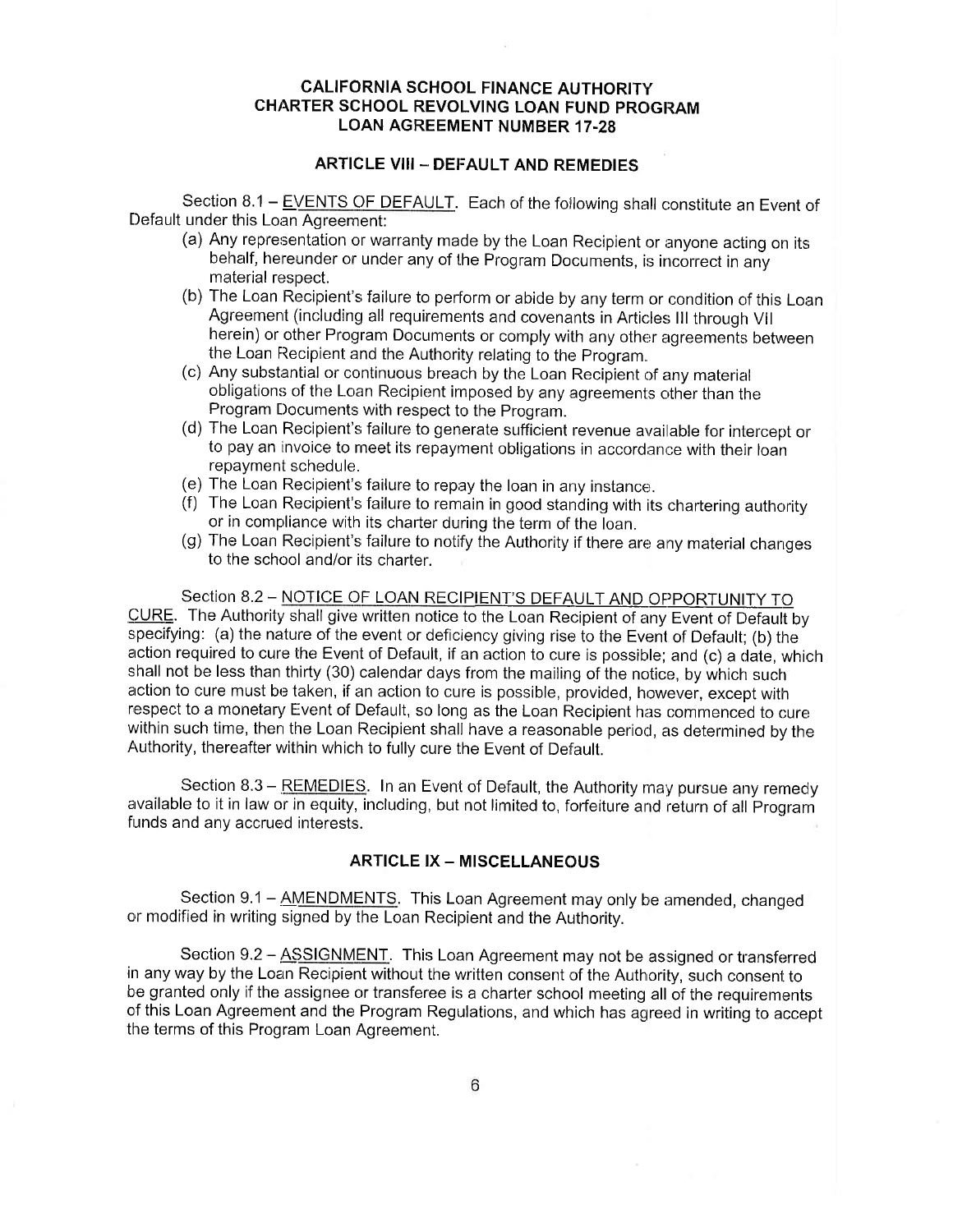Section 9.3 - ENTIRE LOAN AGREEMENT. This Loan Agreement, together with all agreements and doct ments incorporated by reference herein, constitutes the entire Loan Agreement of the parties and is not subject to modification, amendment, qualification or limitation except as expressly provided herein.

Section 9.4 - NOTICES. Unless otherwise expressly specified or permitted by the terms hereof, all notices, consents or other communications required or permitted hereunder shall be deemed sufficiently given or served if given in writing, mailed by first-class mail, postage prepaid and addressed as follows:

- (i) lf to the Loan Recipient: Attn: Ms. Debra Zickafoose, President 43460 Ridge Park Drive, Suite 200 Temecula, CA 92592. O  $\eta_{\mathcal{K}}$
- (ii) If to the Affiliated Organization, if applicable: Attn: Ms. Debra Zickafoose, President, Board of Directors 43460 Ridge Park Drive, Suite 200 Temecula, CA 92592 D  $Q_{\gamma}$
- (iii) lf to the Authority: Attn: Katrina Johantgen, Executive Director California School Finance Authority 300 S. Spring Street, Suite 8500 Los Angeles, CA 90013

Section 9.5 - COUNTERPARTS. This Loan Agreement may be executed in several counterpatrts, each of which shall be an original and all of which shall constitute one instrument.

Section 9.6 - GOVERNING LAW, VENUE. This Loan Agreement shall be construed in accordance with and governed by the Constitution and laws of the State of California applicable to contracts made and performed in the State of California. This Loan Agreement shall be ernforceable in the State of California and any action arising hereunder shall (unless waived in writing by the Authority) be filed and maintained in Sacramento, Sacramento County, California.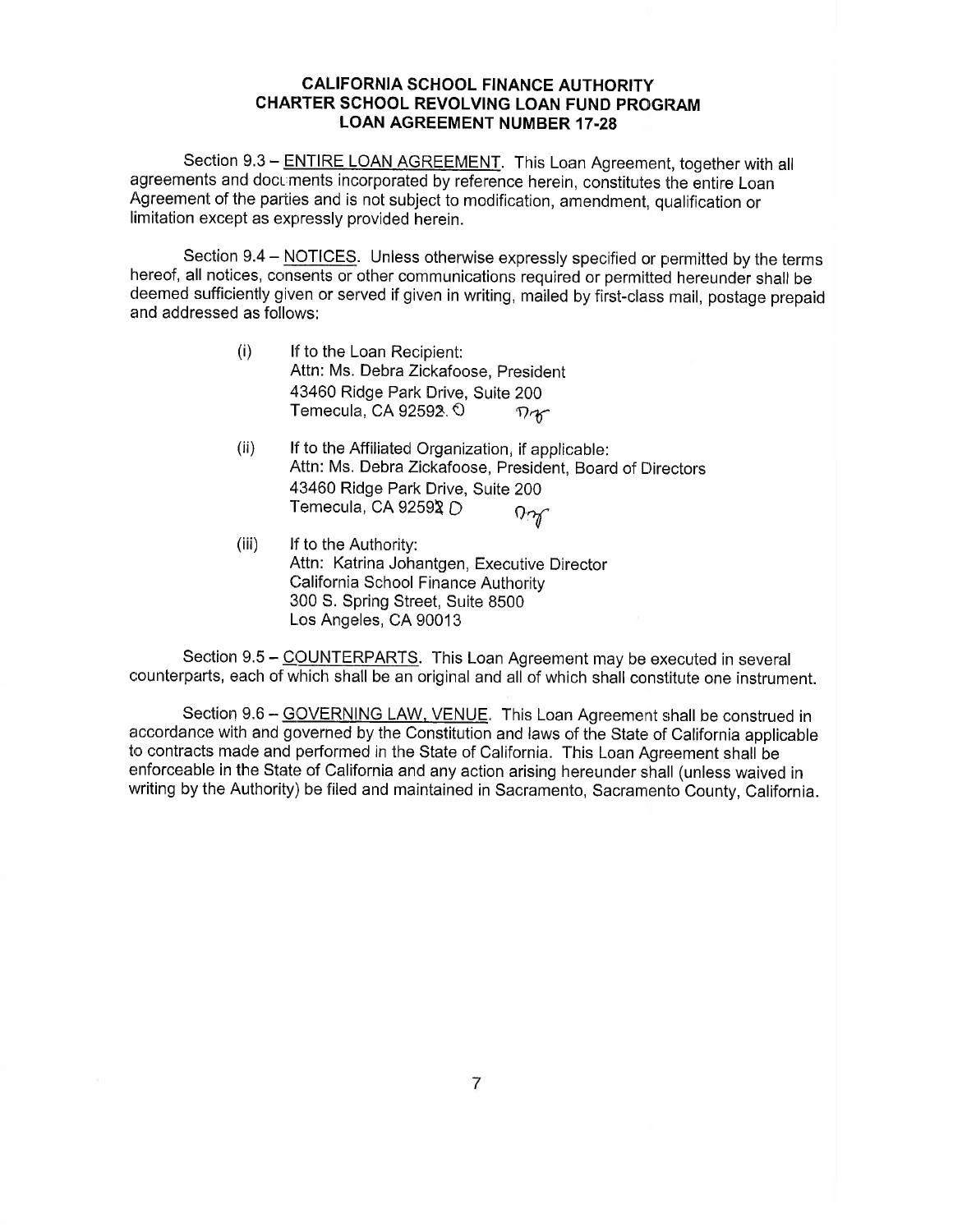IN WITNESS WHEREOF, the parties hereto have caused this Loan Agreement to be executed in day and year first hereinabove written.

Temecula International Academy:

| Date: $8/16/3017$<br>By:<br>Ms. Debra Zickafoose, President                                                        |  |
|--------------------------------------------------------------------------------------------------------------------|--|
| Print Contact Name, Contact Title: Debra ZIEK&foose, Pulidentary 816 SSOI                                          |  |
| NA:                                                                                                                |  |
| Date: $8/16/20/7$<br>$\mathcal{D}$ s ().<br>By:<br>Ms. Debra Zickafoose / President, Board of Directors            |  |
| Ms. Louis<br>Print Contact Name, Contact Title 21b/a Z. CKar Bose<br>Residurat, Bard of Directors<br>951 816 5506. |  |
| and                                                                                                                |  |
| CALIFORNIA SCHOOL FINANCE AUTHORITY:                                                                               |  |
| By:<br>Date: <b>Date:</b><br>Katrina Johantgen, Executive Director                                                 |  |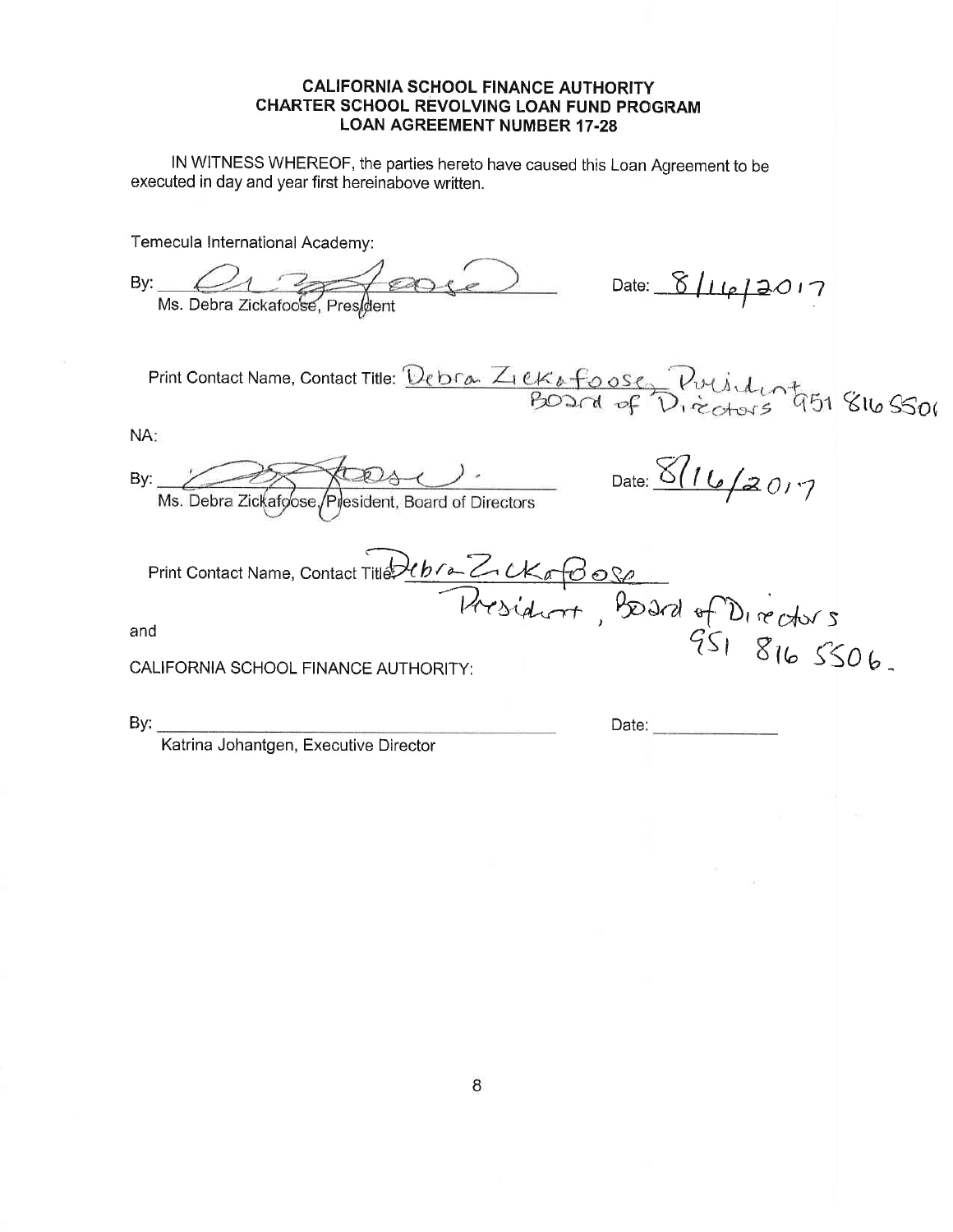## EXHIBIT A

#### APPLICATION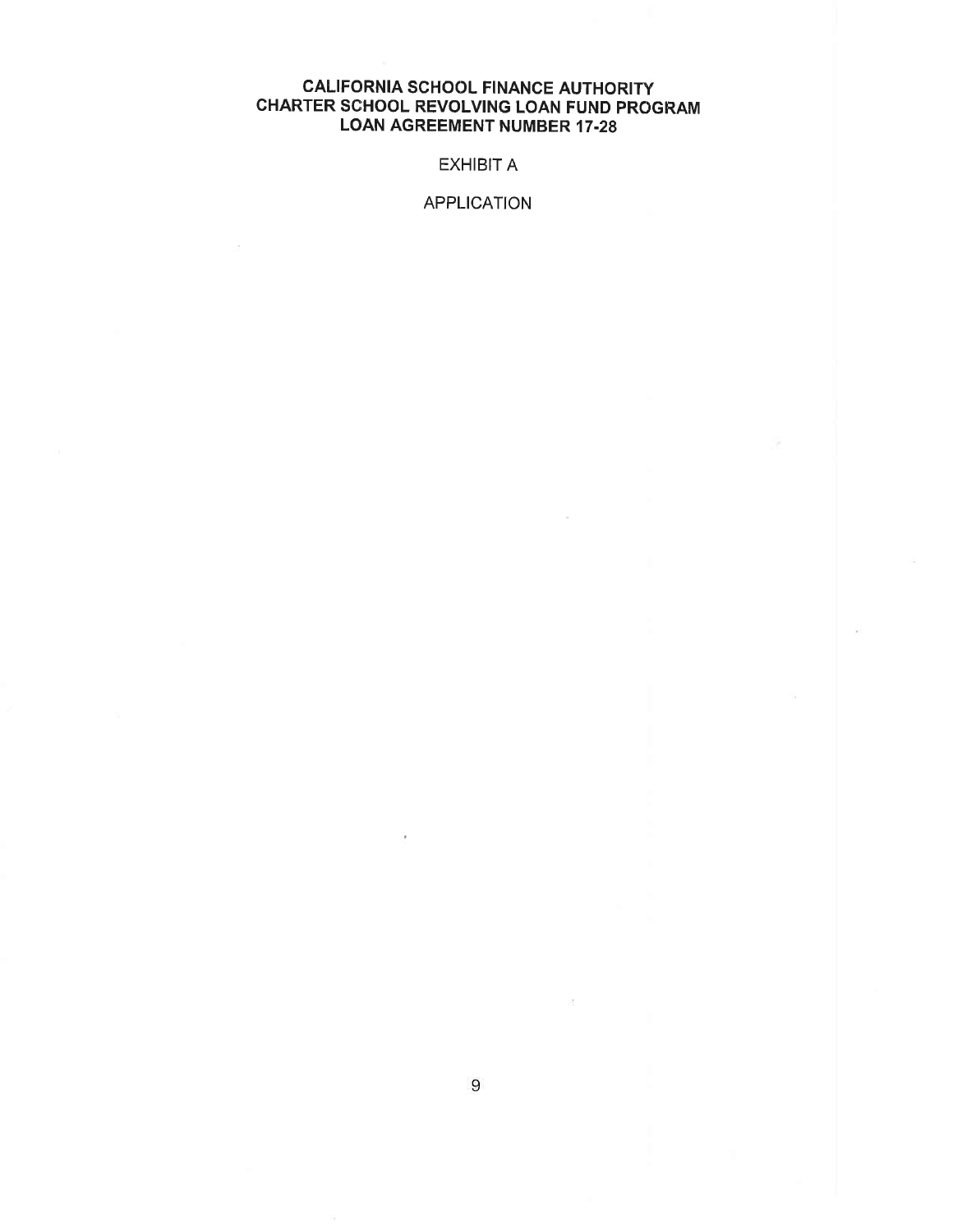#### EXHIBIT B

## LOAN REPAYMENT SCHEDULE